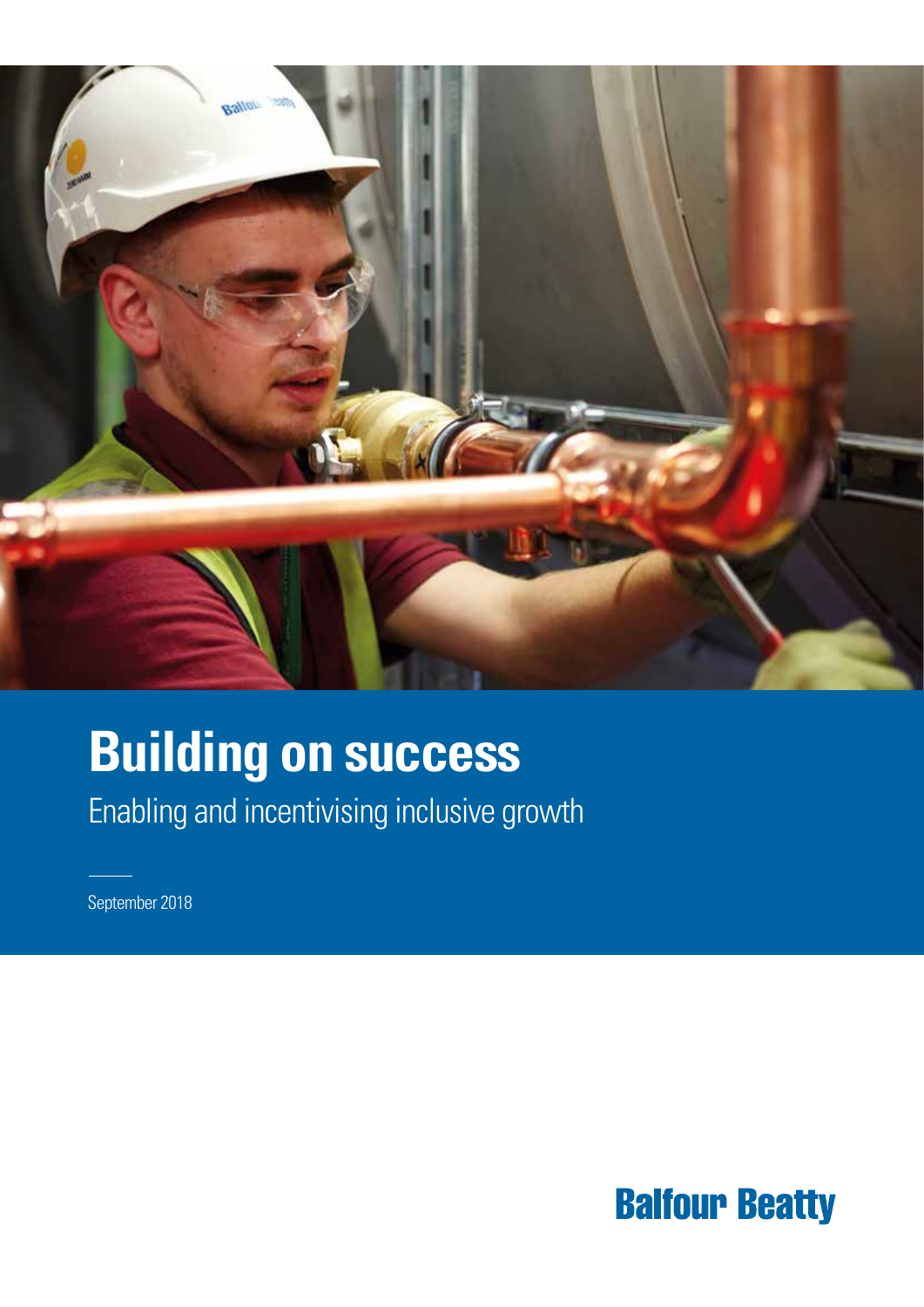**Ballour Beatty** ARM **Balfour Beat**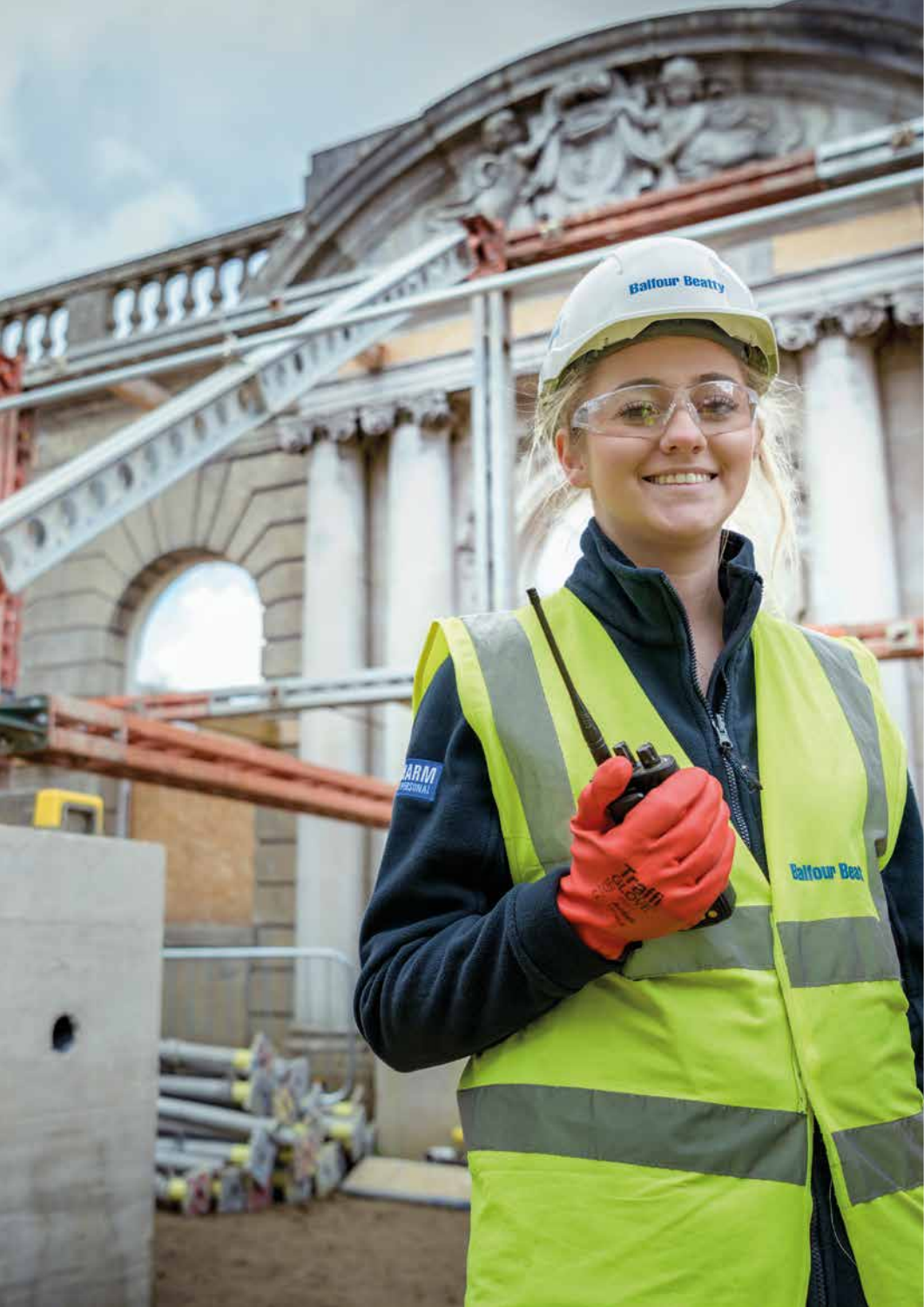#### **Foreword**



The Government is rightly investing in infrastructure which stimulates economic growth. But to ensure that the taxpayer is getting the best value for money for that investment, the growth it creates must be sustainable - and it must be inclusive.

Balfour Beatty supports the inclusive growth agenda and welcomes the Government's plans to extend the scope of the Social Value Act<sup>1</sup> and to strengthen its commitment to awarding contracts based on the full social value, rather than purely focusing on the cash cost. However, we believe the planned amendments should go further by extending the requirement to explicitly evaluate social value in procurement to the entire public sector and not just large, central government contracts. Furthermore, given that it is small and medium sized enterprises (SMEs) which create most of the jobs in our sector, we believe that they should be supported and incentivised to deliver even greater social, environmental and economic impact than they do at the moment – a concept we call "enabling and incentivising inclusive growth". This would result in an even more positive impact for UK society in terms of skills, employment, business, community and environmental outcomes.

While on paper the quality weighting for decision making during procurement is often similar to the commercial score, the reality is that many commissioning authorities continue to concentrate on the lowest price as the deciding factor in the tender process. But at what cost? A focus on saving money on the initial bid price rather than considering the longer term savings and positive social, economic and environmental outcomes that could be achieved is surely a false economy. It is an approach which also risks damaging the British construction and infrastructure industry.

Commissioning authorities should take courage from the Government's re-emphasis of its commitment to social value and more consistently take into account the long-term benefits that could be gained beyond the infrastructure they are paying for. Doing so will help deliver the overarching strategic aims of the commissioning authorities and reduce costs over the long-term, leaving more money to be invested in key priorities.

There is still a long way to go to deliver on the ambition of the Social Value Act, but we believe that the construction and infrastructure sector has the potential to make a much greater contribution if we and our supply chain – particularly SMEs – were better enabled to help tackle inequality and generate more inclusive growth. We are primed to do it, with the jobs, training opportunities and local supply chain spend that flow from investment in infrastructure. This is an opportunity that must not be missed.

**Leo Quinn** *Group Chief Executive*

<sup>&</sup>lt;sup>1</sup> Minister for the Cabinet Office David Liddington speech to Reform, 25 June 2018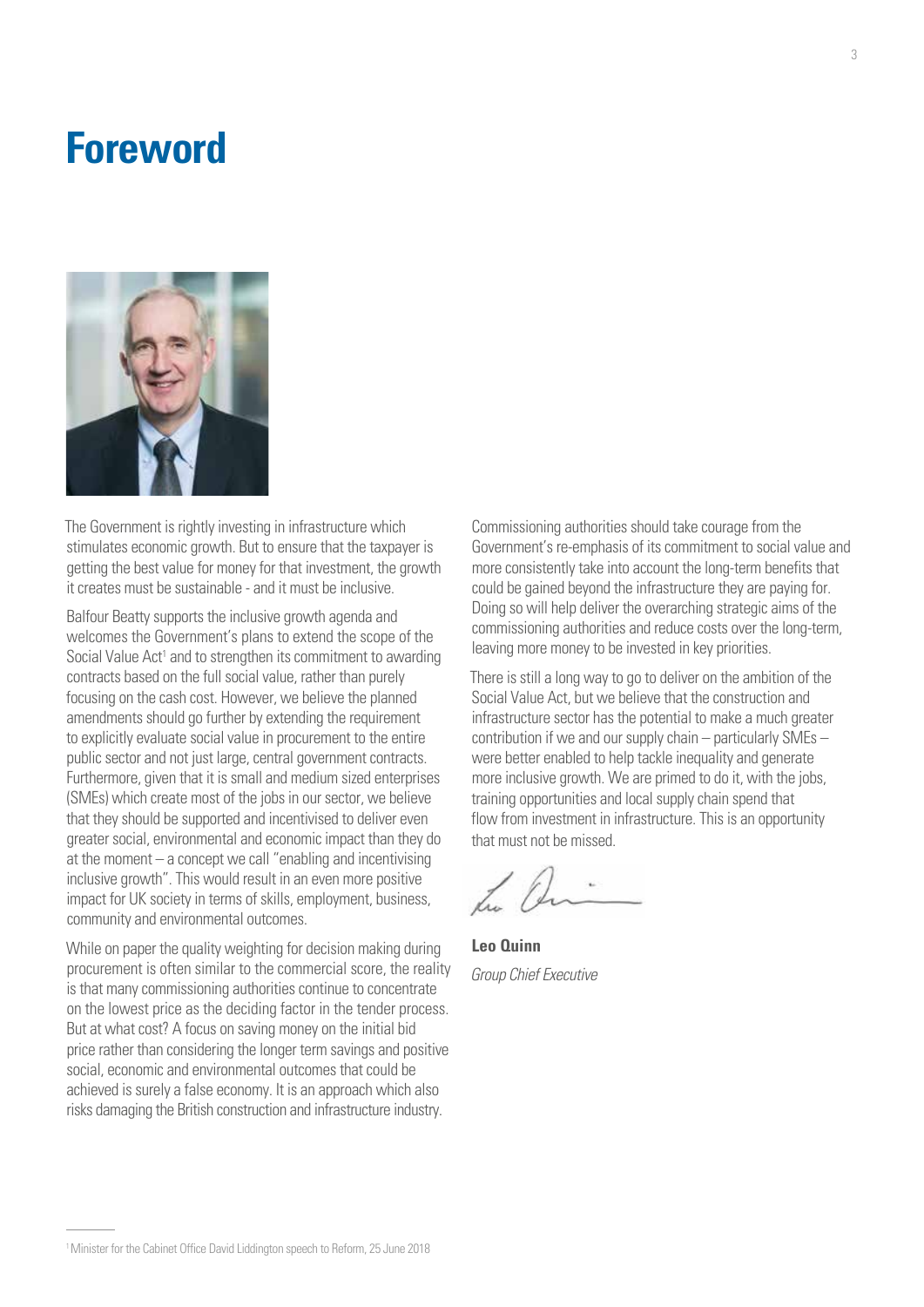#### **Executive summary**

It is widely acknowledged that investment in infrastructure not only improves the lives of those directly benefitting from it, but also underpins economic growth via the multiplier effect first highlighted by John Maynard Keynes in 1936<sup>2</sup>.

For many years, the construction and infrastructure industry has also delivered "social value" – a legacy of positive benefits to communities beyond the simply financial. For example, by employing locally and creating sustainable apprenticeships in the area around schemes; boosting local small, medium and micro businesses, and social enterprises by ensuring they form a core part of the supply chain; maximising green space, and ensuring the value of materials is optimised through a circular economy. The ground-breaking Social Value Act 2012, which came into force in 2013, formalised this value add and set a requirement for all public procurement over a given threshold to have regard for social, economic and environmental wellbeing.

It is increasingly acknowledged that the construction and infrastructure industry has significant potential to benefit society more broadly and can help to fulfil the Government's vision of "an economy that works for everyone<sup>3"</sup>; arguably more so than any other sector.

The Government's Index of Multiple Deprivation<sup>4</sup> sets out the seven key indicators used to define relative deprivation for neighbourhoods in England. The construction and infrastructure industry has a key role to play in improving several of these indicators including income, employment, education, skills and training, and living environment. Addressing these indicators by ensuring that towns and cities are diverse, with housing, jobs and infrastructure that is accessible to those from all socio-economic backgrounds is the best way of reducing the gap between the wealthiest and the poorest in society.

Companies such as Balfour Beatty have strong, established relationships with education providers and play a key role in training and skills development. We invest in the areas we operate in and aim to leave a positive social, economic and environmental legacy once works have been completed. We have thousands of SMEs working with us as our trusted supply chain partners around the schemes we work on. We believe that a forward-leaning approach which would make existing funding available for SMEs to use to amplify the social value they currently deliver, could turbo-boost existing efforts. We call this concept "enabling and incentivising inclusive growth". This would result in significantly better outcomes and have greater impact for individuals previously excluded from social mobility, for the communities they live in and for the economy. The impact of this would be to address local needs and help plug the £5.8 billion funding gap that local authorities face by 2019/2020 from the reduction in revenue support grants. In addition, it would help reduce costs for central and local Government by improving the take-up and conversion of training and employment programmes, which would then lead to increased employment, increase tax income (regional) GVA and ultimately GDP.

On the other side of the equation, in spite of the good intentions by public sector procurement to take a more holistic view of value, awarding contract to the lowest cash bid remains the norm. In many cases, this is due to the pressure local authorities and other commissioners are under on costs given the tight fiscal climate. In our discussions with those in public procurement, a consistent theme is that, whilst in an ideal world they would take a more holistic view, and spend more to get better longer term outcomes, they feel they have to respond to immediate needs on limited budgets. As a consequence contractors are incentivised to bid as low as possible on contracts in order to secure them, even though pricing this low is damaging to the industry over the long-term, as is being increasingly acknowledged<sup>5</sup>. In order to minimise costs, many of the options to deliver true social value – ranging from creation of local employment opportunities and training through to using materials which will be cheaper to maintain in the long term are too often sacrificed.

<sup>2</sup> The General Theory of Employment, Interest and Money, John Maynard Keynes, 1936 3 Theresa May, 11 July 2016

<sup>4</sup> The Indices of Deprivation 2015, HMG, September 2015

<sup>&</sup>lt;sup>5</sup> House of Commons, Public Administration and Constitutional Affairs Committee, July 2018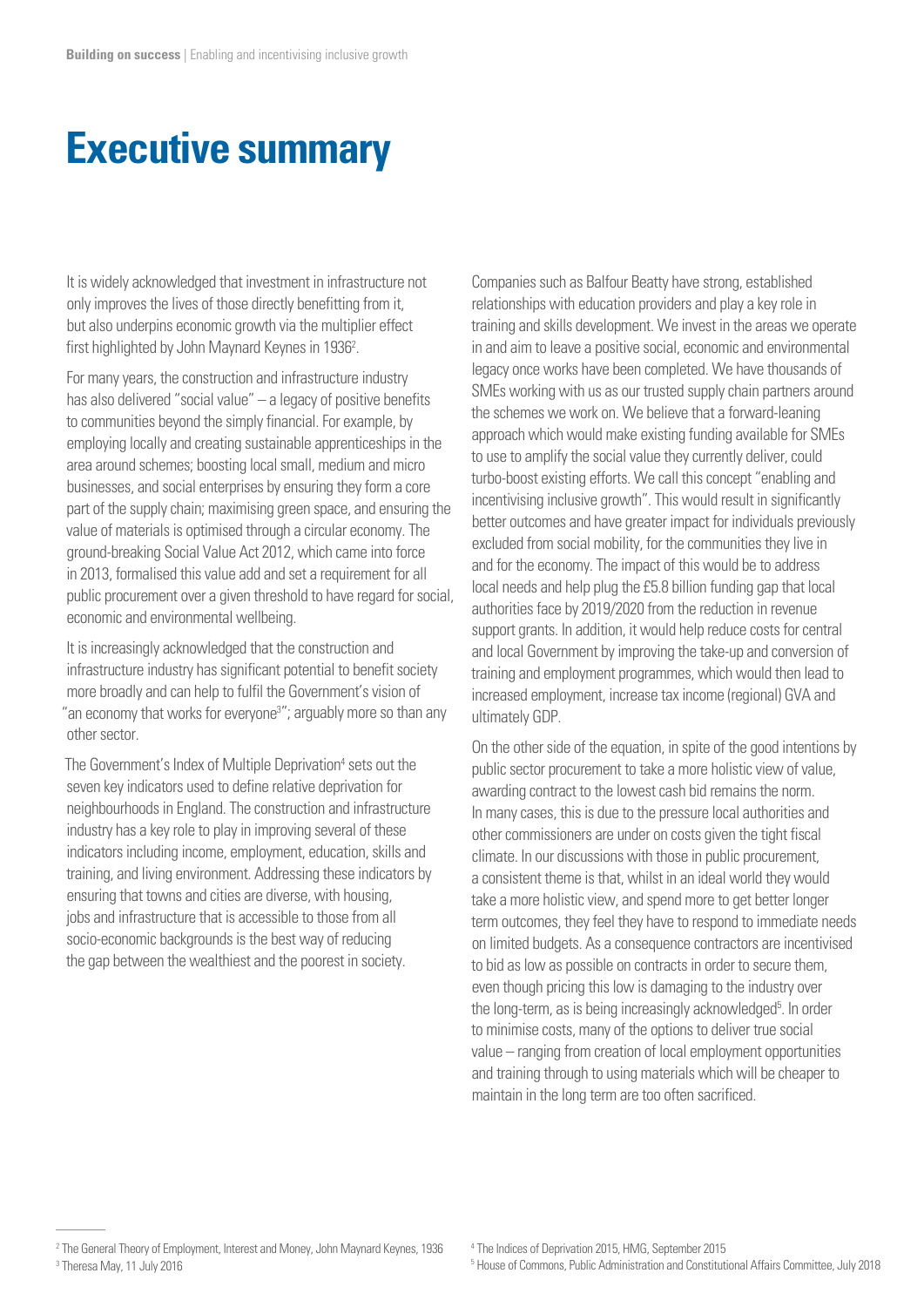Whilst responsible companies will refuse to compromise on quality and will attempt to leave a positive legacy, this is not sustainable over the long-term if procurers primary objective is to save short term cash. The emphasis must therefore move towards a balance of value and price, both in order to deliver value for money for the taxpayer and local communities, and to ensure the construction industry remains healthy, and is able to continue to deliver infrastructure and social value in the future.

Balfour Beatty believes that both those undertaking procurement on behalf of the public sector, and the construction sector, have a shared responsibility to find procurement approaches to deliver social value and value for money for the public pound.

This paper builds on Balfour Beatty's recent paper Shared Value: Helping local authorities unlock social value, which considers ways in which the social value being delivered through public projects commissioned by local authorities can be maximised.

#### **Key points and recommendations**

- **1.** Social value is not yet given the prominence it deserves in tenders. Changing this will require improved guidance for commissioners as well as courage from the commissioners themselves and a genuine culture change in public sector procurement.
- **2.** The construction industry has the framework to act as an enabler for inclusive growth, with the skills, networks and employment and training opportunities required.
- **3.** Further improvements are needed to the Treasury's benefits cost ratios to ensure that social value impacts which will effect inclusive growth are taken into account. At the moment, projects which could deliver jobs and inclusive growth in a deprived region are not being commissioned because the benefits cost ratio is higher for other projects in London or the southeast.
- **4.** The staccato way in which social value objectives are set, linked to specific schemes, prevents the delivery of large scale social value strategies.
- **5.** SMEs should be supported and incentivised to drive more social value. There are a million of them operating in the construction industry: we could generate significant value to society if we harnessed their combined power more effectively.
- **6.** The current model should be evolved to bring the private and voluntary sectors closer together and facilitate the pooling of some of the funding which currently exists in order to create a single approach to applying for funds with a clear, pre-defined set of required social value deliverables, rather than the current fragmented approach.
- **7.** The persistent focus amongst some commissioners on lowest-price over an approach which considers longer-term outcomes is damaging the UK construction industry and leading to missed opportunities.
- **8.** Collaborative frameworks such as those operated by Scape Group and the North West Construction Hub (NWCH), could feasibly be used to enable shared employees in a model similar to shared apprenticeships.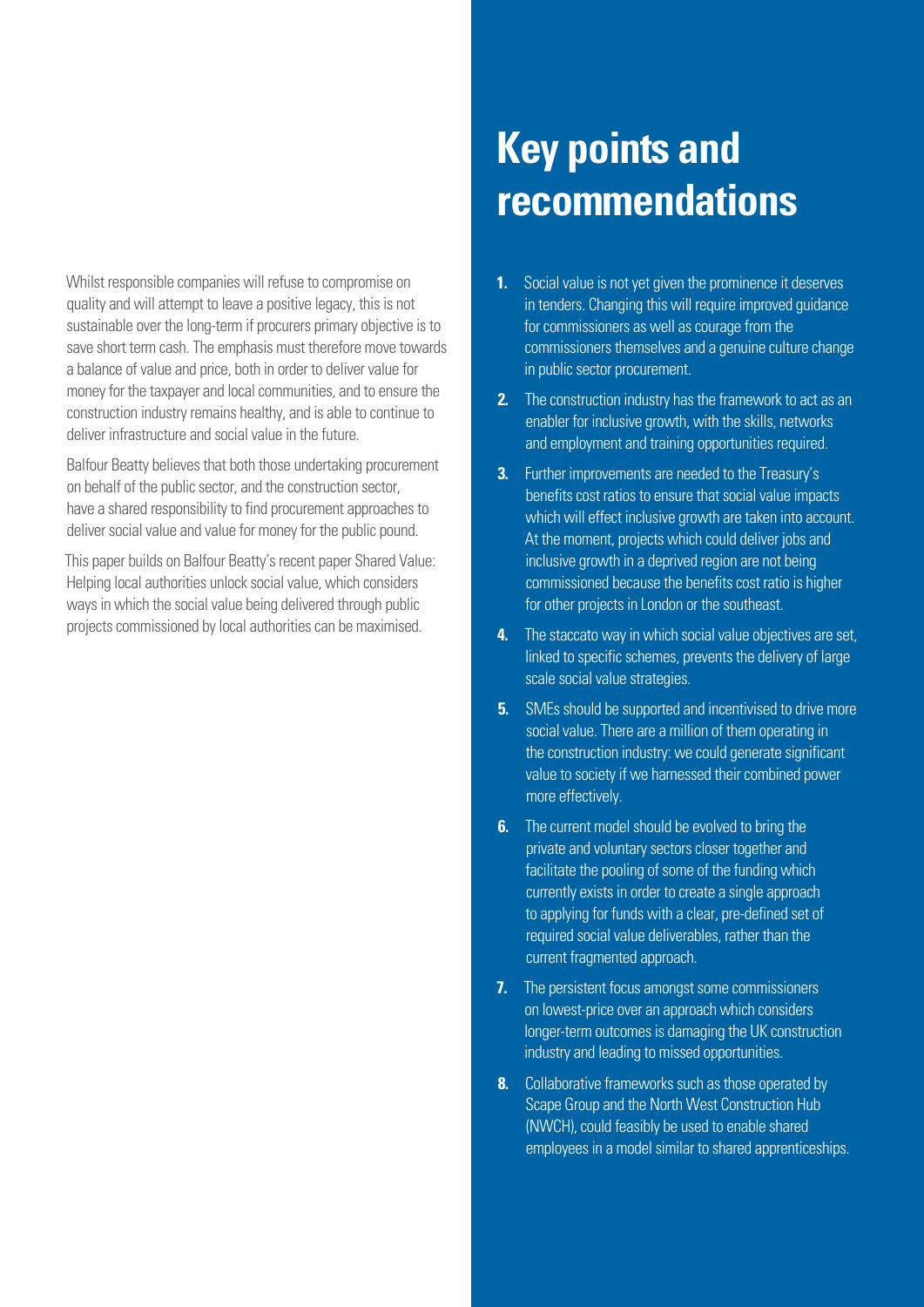#### **Delivering inclusive growth**

Balfour Beatty believes that social value should be used as a driver for economic growth that benefits all parts of society. The construction and infrastructure industry has a key role to play in delivering this inclusive growth. For example, a key challenge to inclusive growth is that of creating high wage, high value-add jobs across the country. Education, skills and employment opportunities offer the best chance of improving prosperity and ensuring that this prosperity is spread more evenly across society. A key element of inclusive growth therefore, is inclusive job growth, which the OECD defines as:

"Sustainable job creation that leads to a more equitable distribution of good job opportunities, both socially and geographically."

The challenge is how to overcome the existing barriers to inclusive job growth and to facilitate employment opportunities for those who have been unable to access them. This might include, for example, those with health problems, carers, young unemployed people or ex-offenders. Inclusive job growth also means providing access to better jobs for those who are underemployed or working in roles that do not help them fulfill their potential: upskilling people and improving their employment opportunities or directly providing them with work is key to driving improvements in living standards and productivity and helping to tackle inequalities where they exist across the country.

The construction industry has the framework to act as an enabler, with the skills, networks and employment and training opportunities required. It is also a dynamic sector; fast evolving with an increased focus on automation, digital and artificial intelligence. It is vital that the focus of the programmes we develop cater for our future needs to provide maximum benefit and help tackle some of skills shortages we have.

However, there is also potential for some of the industry's models to be evolved to deliver even greater benefit. For example collaborative frameworks such as those operated by Scape Group, Constructing West Midland (CWM), and the North West Construction Hub (NWCH), could feasibly be used to enable shared employees in a model similar to shared apprenticeships. This would mean even more people would be able to access work over a longer period rather than, as with most social value commitments, for the length of a specific contract. There are over 7,000 construction-related frameworks being used by local authorities, government departments and other public bodies across the UK. Facilitating such changes could have a significant impact.

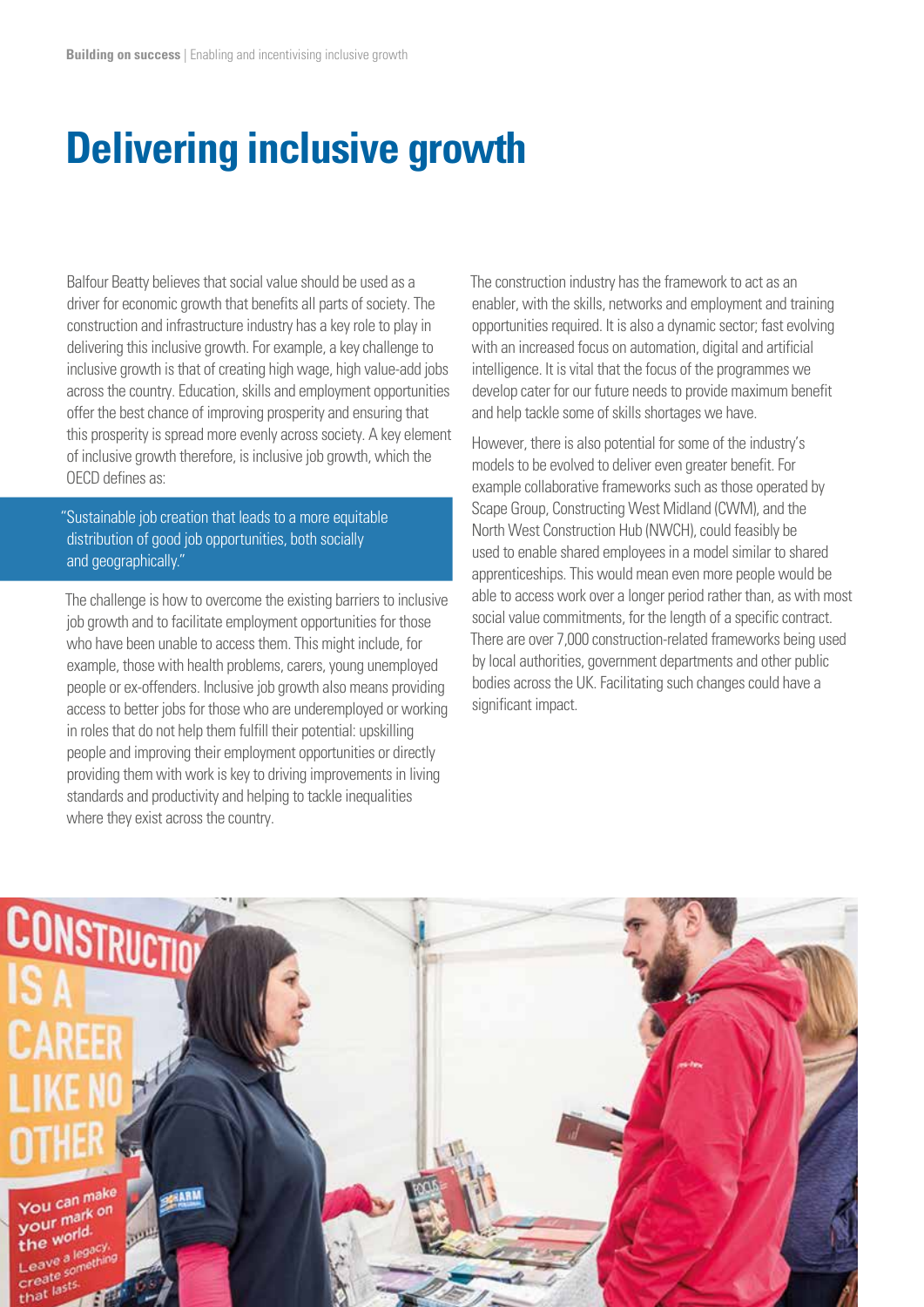Balfour Beatty has been working on these issues for many years. In our experience, there are a number of steps that should be followed to increase the social value being delivered via investment in infrastructure, which could in turn have a significant impact on delivering inclusive growth:

- Inclusive growth must become a core consideration in the commissioning process, considered from the outset and at every stage beyond.
- More importantly, to deliver inclusive growth, it must form part of an overarching strategy, shaped by the local community and in partnership with all of the relevant stakeholders. Inequalities will never be truly addressed if the desired outcomes are considered one commissioning process at a time. The strategy must come first and every procurement decision thereafter must deliver against that strategy.
- Social value can be seen as being subjective by some procurers, while suppliers can be unclear which social value elements will be prioritised by different procurers. Commissioning authorities must provide clarity about the social value outcomes they aim to achieve to enable contractors to work out how they can best deliver against them and reflect these ideas in their bids. Engaging and communicating with contractors in this open and transparent way helps in the delivery of benefits which deliver against the inclusive growth strategy.
- Commissioners must also be clear regarding the weighting social value will be given in the tender process. The best way to reflect the importance of achieving genuine social benefits and inclusive growth is to increase the weighting these priorities are given in the award criteria.
- Tenders which are overly prescriptive in what they expect to see delivered for the investment, for example a certain number of apprenticeships, achieve less than those which invite proposals for solutions to the persistent problems that an area faces, tied into the inclusive growth strategy.
- Close collaboration with all of the stakeholders, including the construction contractors, will also help to facilitate innovation and develop new ways of providing services, maximising the value of the investment and improving the outcomes.
- The social value being delivered must of course take account of local circumstances and the different barriers which stand in the way of inclusive growth in each area. However ensuring both the deliverability of what is being committed to and then making sure that the commitments are being delivered, as well as assessing at a holistic level what impact they will have on the overarching strategy for inclusive growth, is important. Measuring the impact of social value can be challenging. It must be set against consistent criteria and benchmarked over multiple projects, and the metrics must be robust in order to enable contracting bodies to effectively compare bids.
- Incorporating social value into procurement processes must be followed up with effective contract management to ensure the outcomes are being delivered.
- For construction contractors, playing their part in the delivery of inclusive growth requires the building of strong links with organisations which provide employment support, with education providers and local businesses.
- Contractors must ensure they act responsibly in relation to their local supply chains, leaving a legacy by strengthening local businesses.

In addition to these points, in terms of central Government's procurement, whilst we welcome the advances that have been made in capturing potential social value of large schemes, further improvements are needed to the Treasury's benefits cost ratios (BCR). For example, while the Treasury Green Book does highlight that wider benefits must be considered in commissioning decisions, and while a number of other tools exist to calculate some of the most important social value impacts in terms of inclusive growth such as the benefits of upskilling the local workforce, positive impacts on the health and environment of the local community, biodiversity, reducing antisocial behavior and reinvestment into the local supply chain, it remains the case that projects which could deliver jobs and inclusive growth in a deprived region are not commissioned because the BCR is higher for another project in London.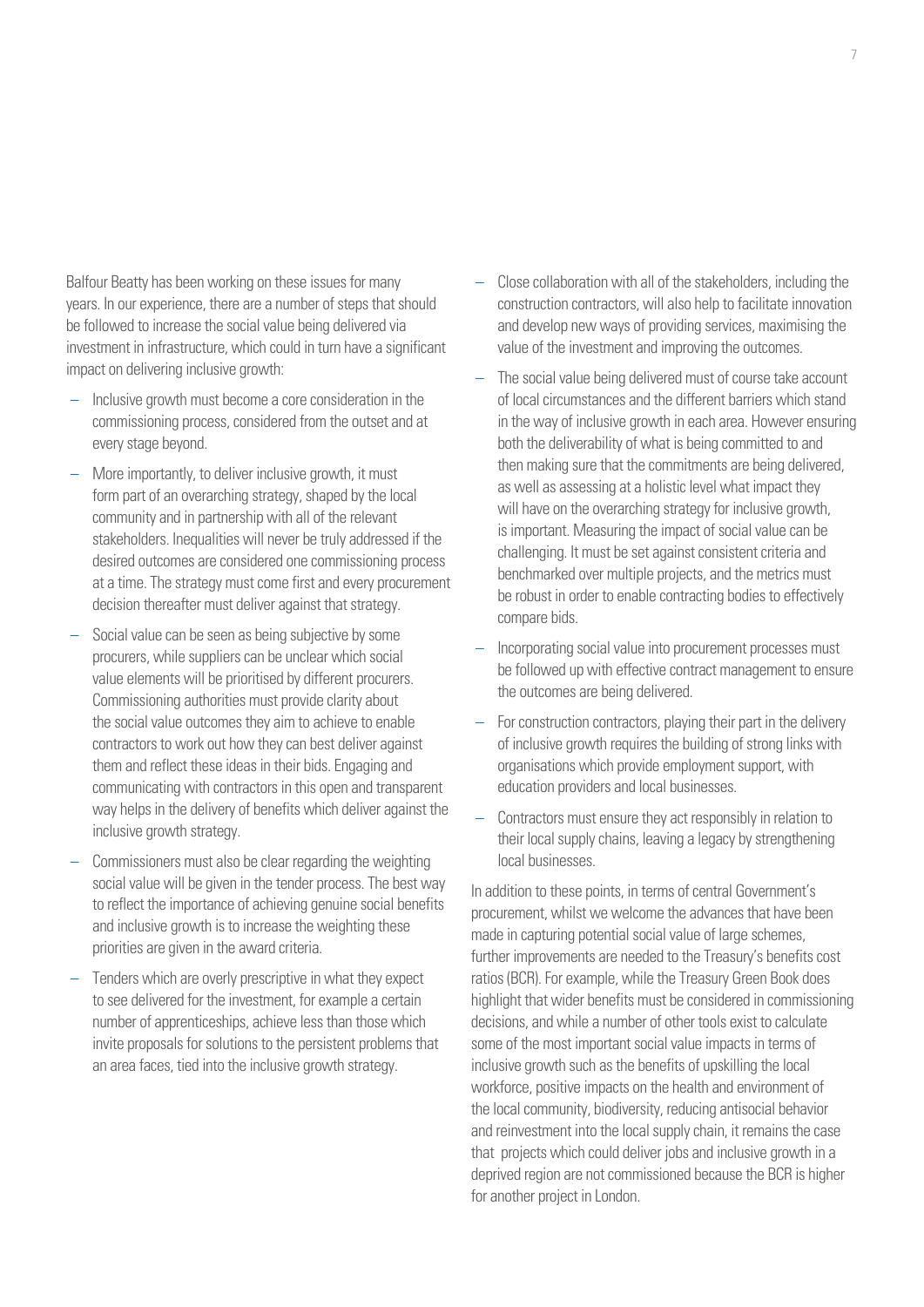## **Enabling SMEs to deliver more social value**

It has long been acknowledged that SMEs underpin the UK's economic growth. In 2017, they accounted for 60% of all private sector employment in the UK and 51% of all private sector turnover6 . However SMEs have a great deal to offer specifically in promoting inclusive growth and delivering social value outcomes:

- They have a direct impact on the communities they operate in and are often rooted in them. This means that they have the established relationships and first-hand knowledge that enables them to address the area's needs and social issues. Of course, they also employ local people and have their own onward supply chains.
- As employers, SMEs are also direct providers of the jobs and training that help drive inclusive growth.
- SMEs are also innovative and agile. As SMEs are usually closer to the frontline, they can recognise the need to change earlier than bigger companies, and often have fewer and less rigid processes in place to slow innovation down. This enables them to be creative and nimble in how they apply priorities such as the delivery of social value outcomes.

However, we believe that the staccato way in which social value objectives are set, linked to specific schemes, prevents the delivery of large scale social value strategies, particularly limiting the ability to make the most of the advantages associated with SMEs. For example, a significant amount of funding sits with service providers, with whom SMEs have no incentive to build long-term relationships. Furthermore there are a myriad of different schemes with different funding criteria and deliverables creating additional red tape to anyone looking to apply for funding. This fragmented approach must be addressed – we must think bigger, and more creatively, in order to deliver more. There are currently multiple sources of funding some of which may come from private sources and NGOs. However, the Government has a clear opportunity to streamline its own funding, especially in the light of Brexit. Ideally, therefore, there should be a single approach to apply for funds at a local level, with a clear, pre-defined set of required social value deliverables. These deliverables would vary depending on the local needs, but the definitions and evidence requirements of any deliverables would be pre-set. This would prevent overlap and duplication of existing schemes and ensure that the intervention types are tried and tested.

This local approach would also facilitate a more coordinated way of working with local SMEs and third sector organisations, such as schools, colleges and universities. It would furthermore provide mutual benefit; as well as making a difference in the local community through the deliverables, SMEs would have comfort of knowing, that there would be a continuation of service in accessing ex-offenders, school leavers, trainees, apprentices, graduates for example, to meet their needs, regardless of which provider was successful in applying for funds.

For these programmes to be sustainable there would need to be a clear understanding of what skills would be required in a given area and how these would be best resourced locally. This could be achieved by bringing together principal contractors, SMEs, commissioning bodies and service providers to align appropriate programmes, ensuring that supply meets demand. Principal contractors would work with the service providers to run supplier events, advertising the services and support that SMEs could access.

Furthermore, much like the model of shared apprenticeships, service providers should be tasked with specifically taking people who have been through a programme with a designated SME on their books for redeployment locally where projects or contracts come to an end. Apart from apprenticeships, this could be widened to cover other skills and training schemes and built into the funding criteria.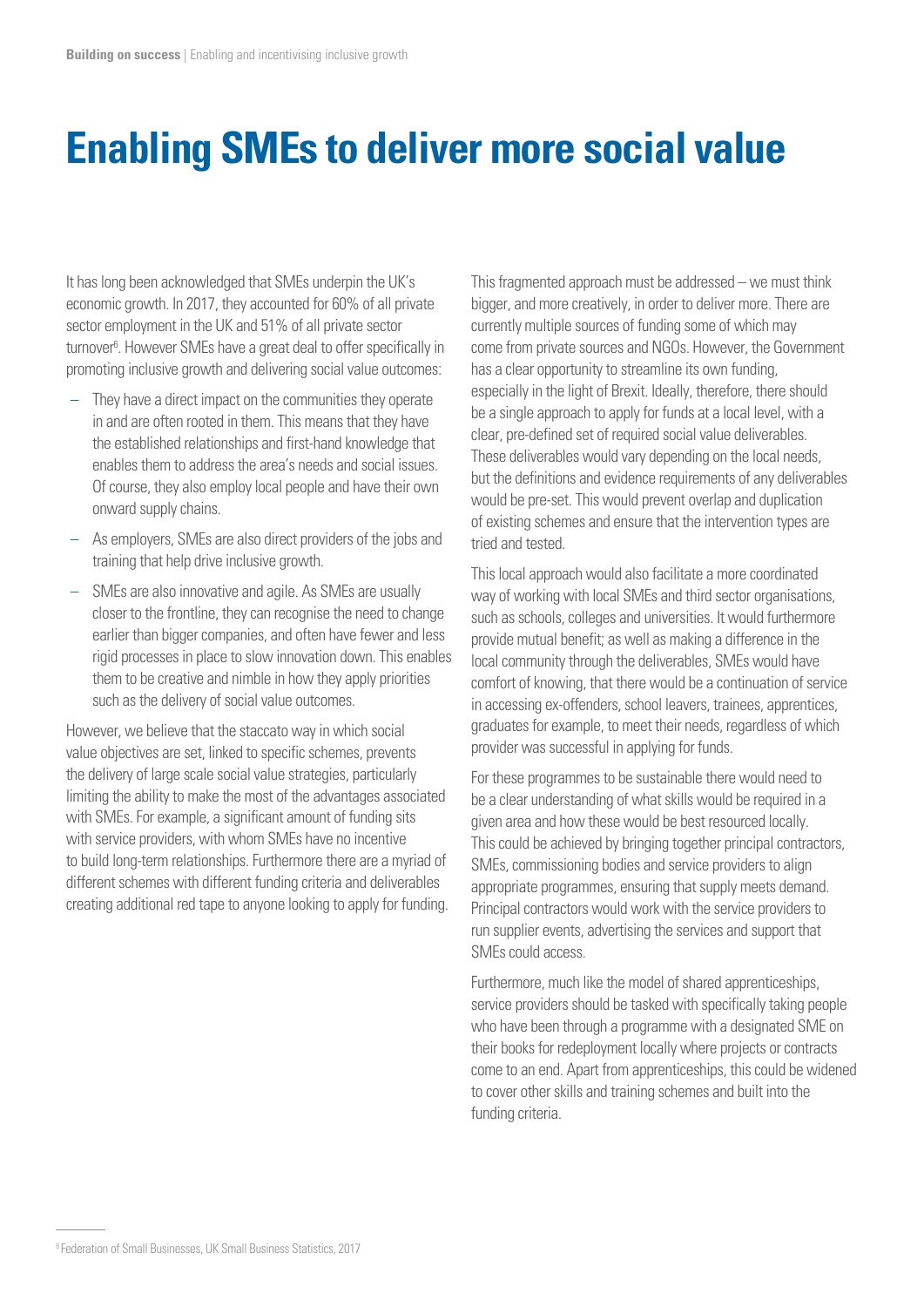The SMEs would be supported and incentivised to participate in these local programmes by having access to these local talent pools free of charge. Furthermore their social value performance would be scrutinised by the primary contractor.

The commissioning bodies would need to work with principal contractors by placing contractual requirements on delivering social value outcomes that address local needs. Without a clear commercial focus there is no principal driver to ensure that the local needs would be met. While this already happens in London and other big cities, increased collaboration within regions and across multiple schemes and principal contractors is needed outside of these areas. This would allow principal contractors to collaborate with SMEs at an early to stage and put forward solutions that deliver best value, rather than tendering based on lowest cost, which would drive principal contractors to focus on short-term cost savings.

An approach such as this, based on value, would unlock the potential to deliver a more ambitious social value agenda, which generates the outcomes local communities need while simultaneously tackling skills gaps across the economy and driving up tax receipts.

Given the huge number of SMEs operating in the construction sector, over a million according to the latest figures<sup>7</sup>, any initiative making it easier for them to increase the social value they deliver could have a huge impact on the delivery of inclusive growth.

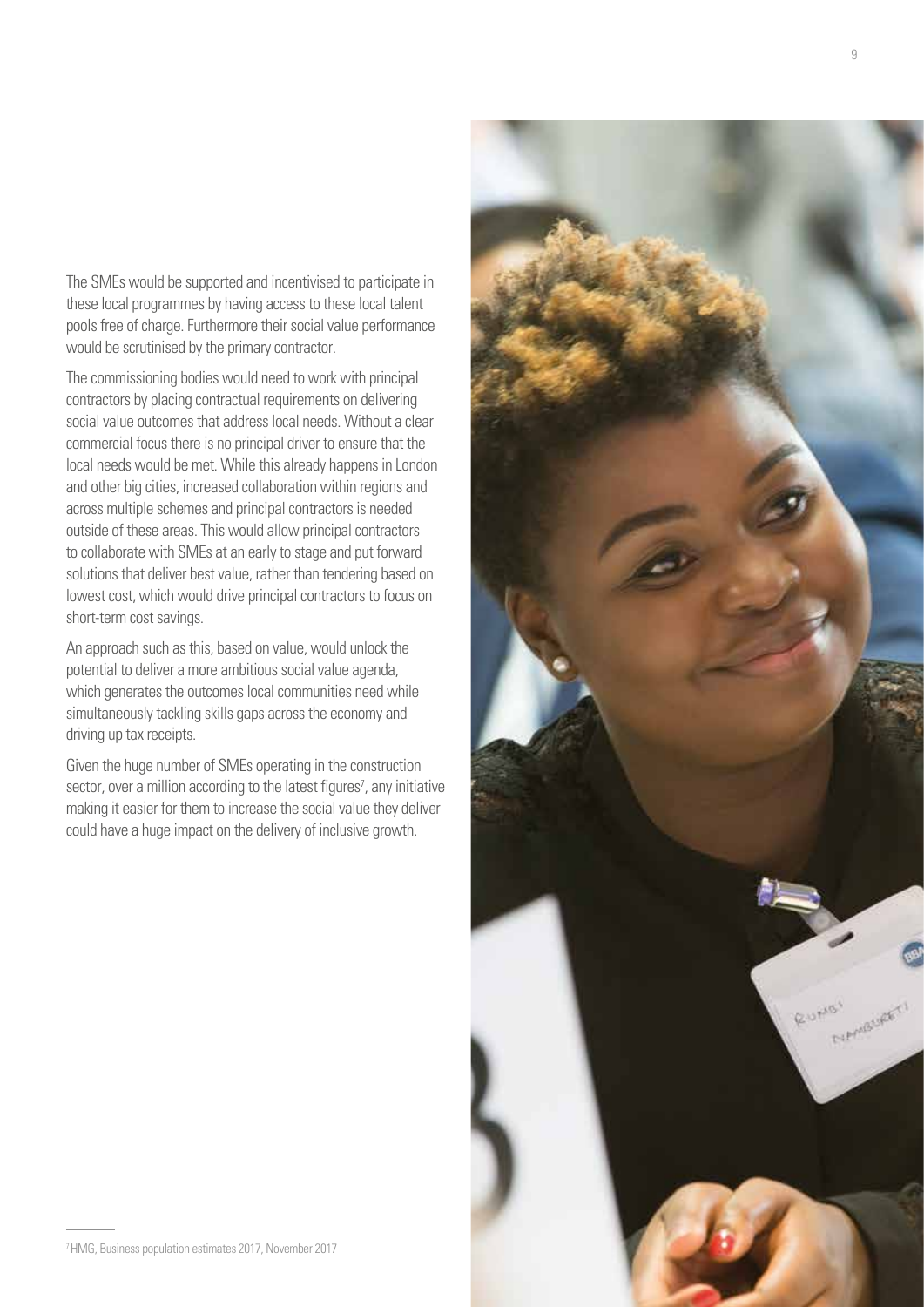## **Moving away from lower price tendering**

Delivering inclusive growth and improved social value benefits via infrastructure investment relies not just on a refocusing of objectives onto longer-term, more strategic outcomes, but also on a strong, sustainable construction industry. Both of these in turn depend on a move away from lowest price tendering.

Although the Social Value Act encourages commissioners and procurers to consider value for money in the broadest sense, selection on the basis of price and award to the lowest priced bid remains the norm in many cases. Social value is not yet given the prominence it deserves in tenders.

It is important to remember that the tender price on a construction project is not the same as what the scheme actually ends up costing. If the tender price is too low to cover the actual cost of the scheme, the result is either corner-cutting and poor quality work, not paying local subcontractors a fair price in order to deliver at the tender price, or legal claims to recover additional costs incurred during construction, which can result in delays. In many cases, it is also leading to the Government or other public sector commissioners repeatedly having to renegotiate contracts with the private sector<sup>8</sup>, which is time consuming and costly in itself. In either case, the outcome is not a saving, but rather increased costs. Furthermore, the opportunity to deliver the social value outcomes that could have been achieved has been missed. Indeed, lowest price tendering can reward companies which do not invest in training, skills, innovation and leaving a positive legacy and which pay lip service to social value where it is included in tender documents, with either unambitious commitments, or without the intention of delivering them.

Balfour Beatty believes that changing this will require improved guidance for commissioners as well as courage from the commissioners themselves and a genuine culture change in public sector procurement.

<sup>8</sup> House of Commons, Public Administration and Constitutional Affairs Committee, July 2018

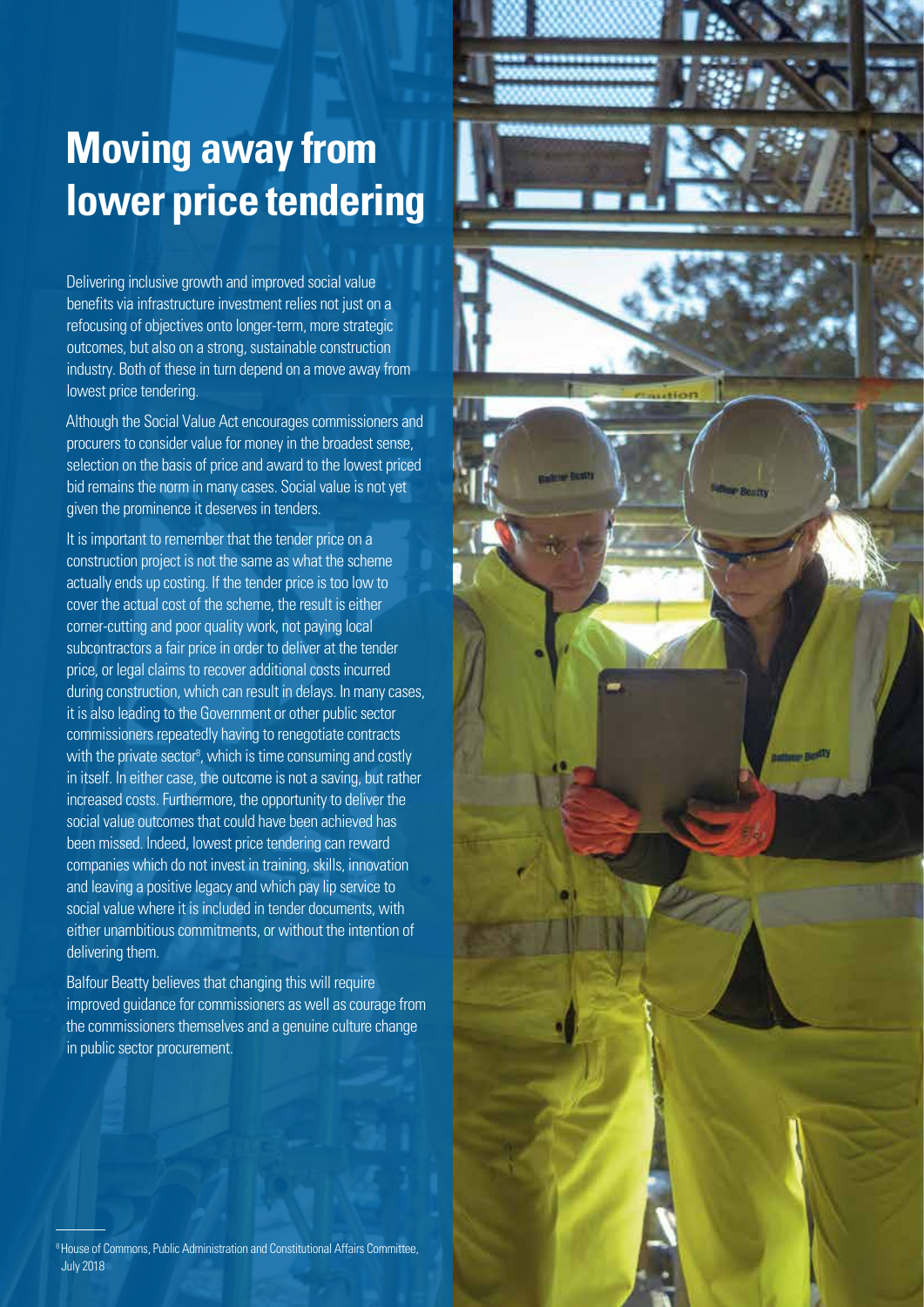#### **Conclusion About Balfour Beatty**

With major infrastructure contracts increasing in size and complexity, the UK needs a strong domestic construction sector to deliver them. This is a long-term but circular relationship: contracts must balance efficient delivery of the infrastructure and social value outcomes necessary to underpin inclusive economic growth, with a margin that allows contracting companies to invest in skills, plant, technology and innovation to drive national productivity. The public sector is in a position which allows it to support innovation in a way which is good for commissioning authorities, good for the industry and good for UK Plc.

We believe that commissioning authorities must take a bold, joined-up approach to social value. Only by doing so will we truly maximise the potential of public money being invested in infrastructure across the country to deliver inclusive growth.

The UK's largest construction contractor, Balfour Beatty, was founded in 1909 and is listed on the London Stock Exchange. With 15,000 employees and over 40 offices in the UK, Balfour Beatty finances, develops, builds and maintains the increasingly complex infrastructure that underpins the UK's daily life.

With a legacy of projects across transportation, power and utility systems, social and commercial buildings: from Crossrail and Heathrow T2b to the M25 and M4/M5; and Sellafield; to the Olympics Aquatic Centre, we are proud to be a British company delivering iconic structures, bold engineering feats, behindthe-scenes innovation and joined-up thinking, financing and partnerships. Wherever we operate we aim to be integrated within the neighbourhood, supporting the local community, local businesses and local workforce. We use locally sourced materials wherever possible, and invest in future talent through apprenticeship schemes and work placement opportunities to leave a positive legacy alongside the schemes we deliver.

Balfour Beatty has a supply chain of around 10,000 trusted companies across the country, many of which we have worked in partnership with for over a decade, and some of which we have worked with for over thirty years. A large proportion, 74%, of these are SMEs. We take the Government's target of 33% of procurement spend going to SMEs very seriously, and are pleased that we have exceeded it by over 10% in 2017<sup>9</sup>. Furthermore, over the period of 2013 to 2017, 64% (£4.7bn) of our SME spend was with Small and Micro Business.

98% of our spend goes to UK based suppliers and has done every year since 2013. However, for Balfour Beatty, it is not just about spending with SMEs. We take a thoughtful, targeted, diverse approach, operating with the awareness that their location and ownership has a disproportionate social impact on driving inclusive growth.

<sup>&</sup>lt;sup>9</sup> Balfour Beatty's spend data is independently verified by Dun and Bradstreet